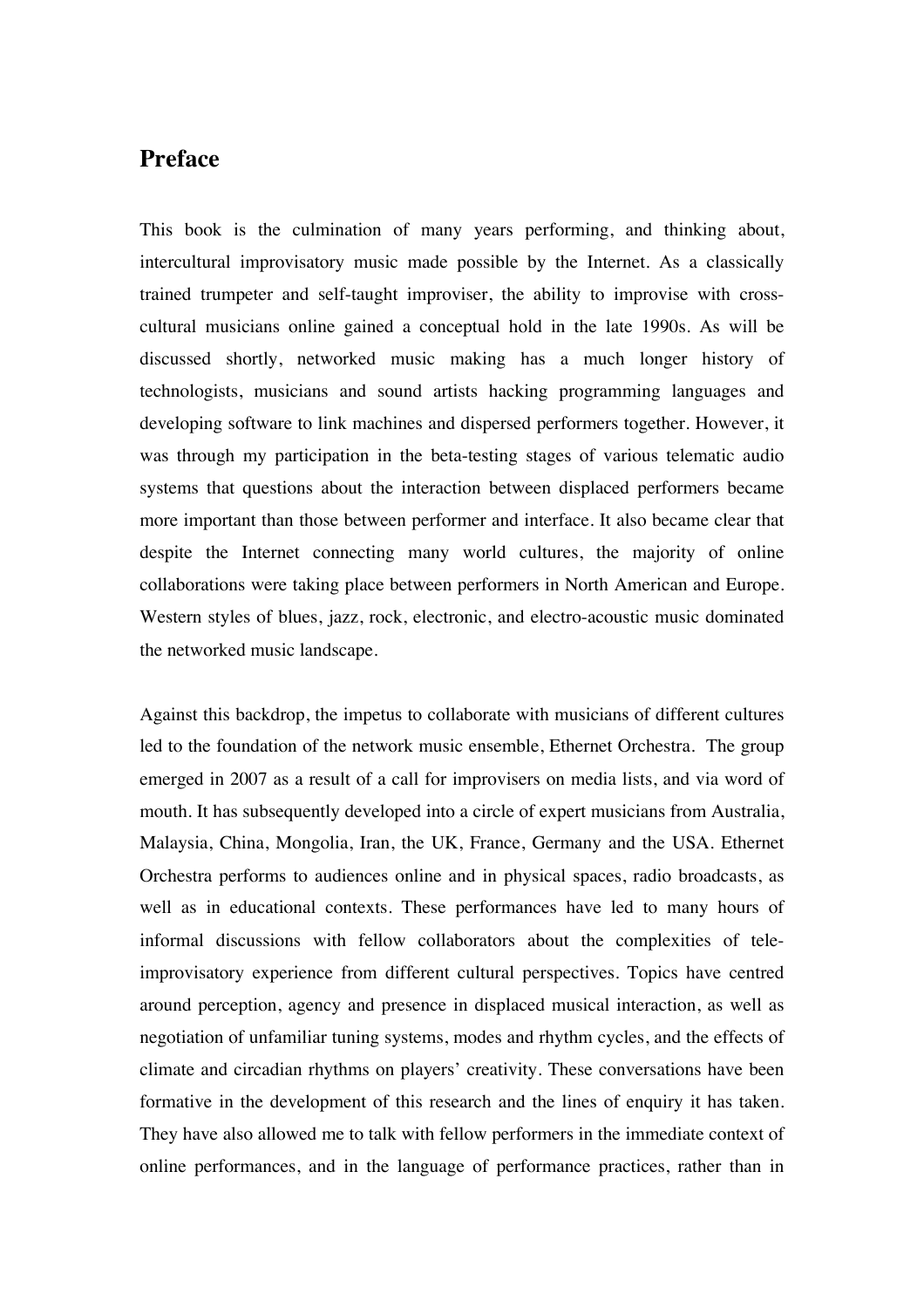theoretical or technical terms. It should be noted that while the case study performancs described in this book include members of Ethernet Orchestra, they also feature a range of other players, and were not performed under the guise of the Ethernet Orchestra. To maintain a distance from the performance analysis, I did not contribute as a performer in any way. While there are many good examples of autoethnographic studies, I felt it necessary to assume the role of disinterested researcher while still having an intimate knowledge of, and expertise within, the field of study.

Ethernet Orchestra has also provided me with opportunities to integrate our work into my university teaching of music and sound courses. Audio-visual recordings of our performances have made engaging material for the analysis of intercultural improvisation as well as discussions about culture and agency, and authorship in telecollaborative performance contexts. The ensemble has also participated in networked performance projects with students from UNNC Orchestra (University of Nottingham, Ningbo, Campus, in China); the Bachelor of Sound and Music Design, UTS (University of Technology Sydney, Australia); and the Bachelor of Music program at ECU (Edith Cowan University, Perth, Australia). Each of these collaborations has enabled students to learn specific technical, creative and telecollaborative skills with students they would not likely have otherwise met.

The experiences I have gained from these collaborations have not only shaped the approaches I take in this book but have also informed my conviction that future creative and collaborative music and sound practices will be networked and distributed across global distances and cultures. While this already occurs in business, creative media industries, and, to some extent, education, it is yet to be fully explored in mainstream tertiary music education. International composers, sound designers and musicians are increasingly working with geographically dispersed professionals in the production of high-end film music and sound for games. This point is echoed by a friend, the acclaimed British film music composer, Jon Wygens, who says he would not be able to do the work he does without conducting most of his creative work over the Internet. Notwithstanding this reality, there is a dearth of university music and sound courses that provide students with the necessary literacies to work professionally in tele-collaborative contexts. Such knowledge should include a